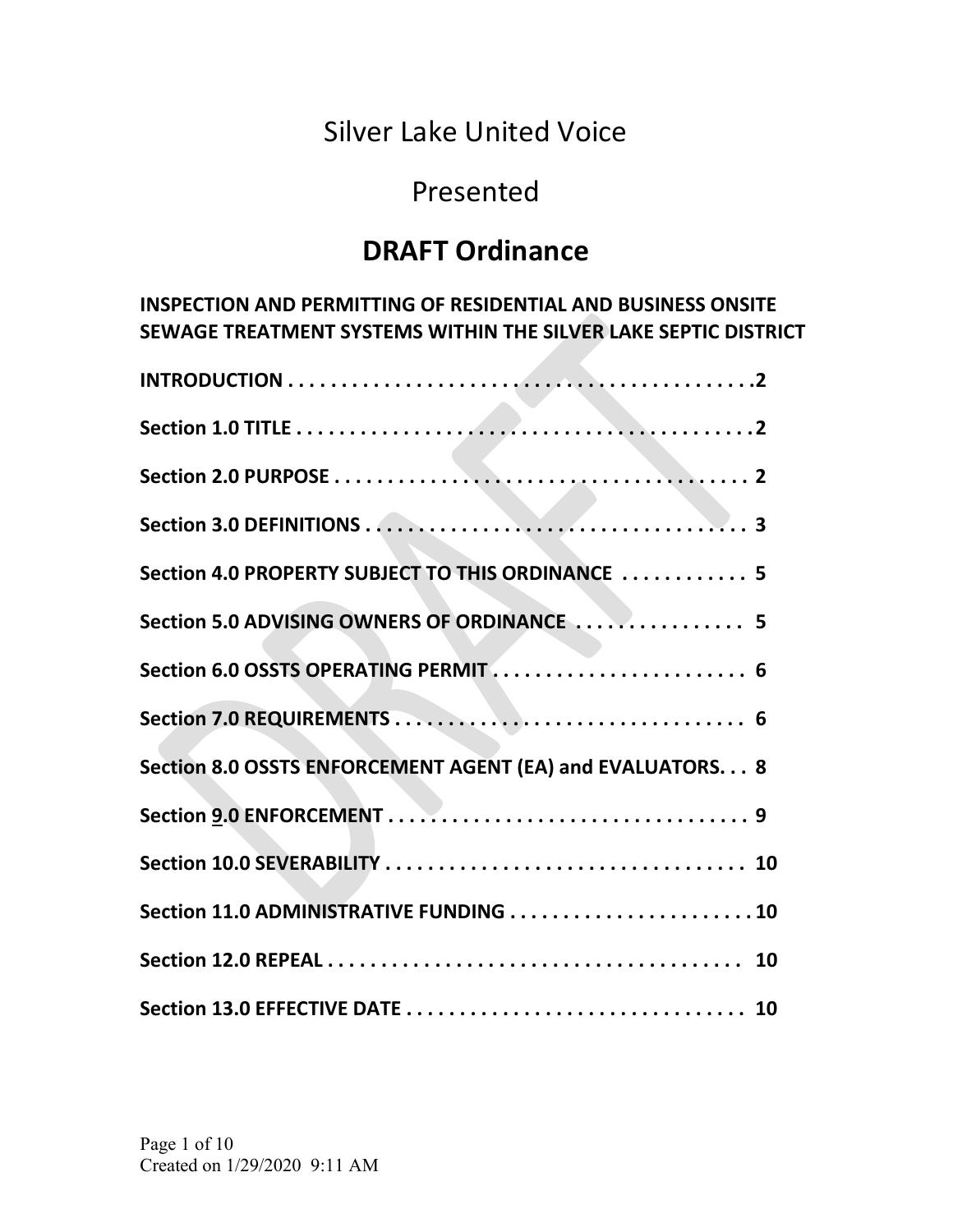# Silver Lake United Voice

Presented 1/28/2020

# DRAFT Ordinance

# INSPECTION AND PERMITTING OF RESIDENTIAL AND BUSINESS ONSITE SEWAGE TREATMENT SYSTEMS WITHIN GOLDEN TOWNSHIP SEPTIC **DISTRICT**

### INTRODUCTION

An Ordinance to define a Septic District in Golden Township (Silver Lake Area, other areas may be added as needed), identify residential and business On-Site Sewage Treatment System (OSSTS) performance requirements, and set inspection certification periodicity for permitting. This ordinance is enacted pursuant to, among other Public Acts, Act 248 of Public Acts 1945, as amended (now MCL 41.181); to repeal any Ordinance, or provision thereof in conflict herewith; and to prescribe penalties, standards of performance and enforcement remedies for the violation of this Ordinance.

#### Section 1.0 TITLE

This Ordinance shall be known and cited as Golden Township "Inspection and Permitting of Residential and Business On-Site Sewage Treatment Systems of Golden Township Septic District".

## Section 2.0 PURPOSE

- A. The township is empowered by ACT 246 of the Public Acts 1945, as amended (now MCL 41.181), to adopt Ordinances regulating the health, safety, and welfare of persons and property, and to provide operating standards and penalties for violation of such Ordinances.
- B. The purpose of this Ordinance is to protect public health by preventing and minimizing degradation of ground water or surface water by improper or malfunctioning sewage treatment systems through the regulation of the required five-year operating permit. Permit is obtained by inspection after pumping of the system and verification of performance by sampling effluents and inspection of OSSTS.
- C. This ordinance contains minimum standards in addition to and supplemental to rules and regulations enacted by Environment, Great Lakes and Energy (EGLE), the District

Page 2 of 10 Created on 1/29/2020 9:11 AM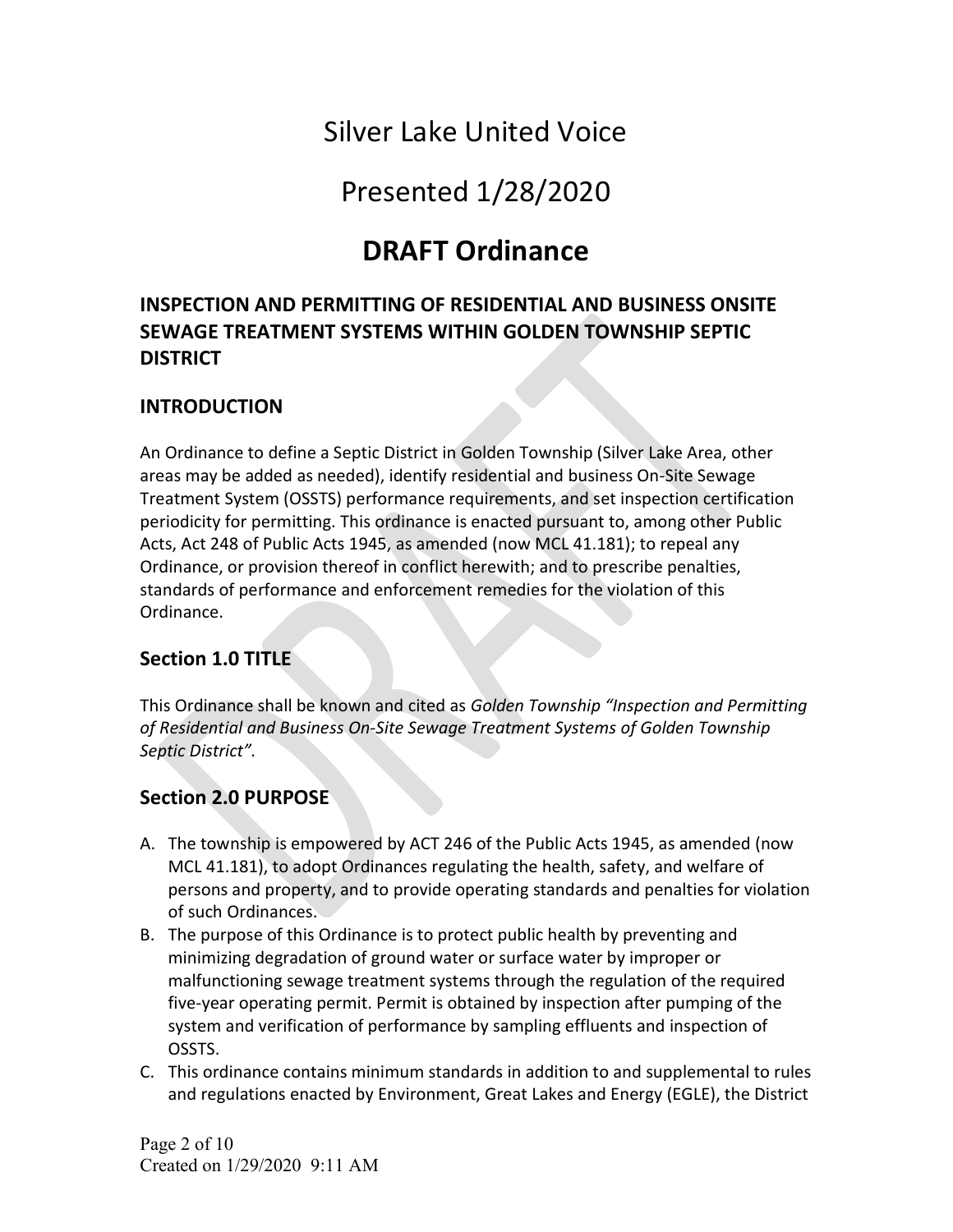#10 Health Department or the County of Oceana, and Michigan statue and law or any federal laws which preempts this area of regulation. The intent of the ordinance is to impose standards more restrictive than those required by federal, state or local regulations, for protection of any open water body in Golden Township.

#### Section 3.0 DEFINITIONS

As used in this Ordinance or discussion of this topic:

- A. When not inconsistent with the context, words used in the present tense include the future, words used in the singular number include the plural, and words in the plural include the singular number. The word "shall" is always mandatory and not merely directional. Words and terms not defined herein shall be interpreted in the manner of their common usage.
	- 1. "Dosing tank" is a watertight tank, pumping chamber or receptacle used for the purpose of retaining the overflow or effluent from a septic tank, pending the automatic discharge of such effluent to a selected point.
	- 2. "Dwelling" shall mean any building, structure, shelter, trailer, or vehicle or portion thereof, which is occupied, will be occupied, or was heretofore occupied in whole or part as home, residence, living or sleeping, or other gathering place designed or used by one or more human beings either permanently or transiently, or occupied in whole or in part as a business wherein one or more human beings is engaged in commercial or industrial activities on either a permanent or temporary basis.
	- 3. "Dwelling Unfit for Human Habitation" When a dwelling is dangerous or detrimental to life or health because of want of repairs, defects in the drainage and/or plumbing, water supply or their construction, infection with contagious disease or the existence on the premises of an unsanitary condition likely to cause sickness among the occupants of the dwelling, it shall be deemed unfit for human habitation. In addition, any existing dwelling not served or provided with an acceptable on-site sewage treatment system or with an acceptable potable water supply shall be declared as "Dwelling unfit for human habitation".
	- 4. "Enforcement Agent" (EA) shall mean the person (or duly authorized representative thereof) who Golden Township Board authorizes and appoints as responsible for ensuring compliance with the provisions of this Ordinance.
	- 5. "Evaluator" shall be the person conducting the OSSTS inspection.
	- 6. "Failure" is defined as including the following, but not limited to this list:
		- a. The backup of sewage into structure;
		- b. Discharge of effluent onto the ground surface;
		- c. The connection of an OSSTS to a storm drain;
		- d. Back-flow from a drain-field to a septic tank;
		- e. Structure failure of a septic tank or drain field;
		- f. Discharge of sewage into a body of water;

Page 3 of 10 Created on 1/29/2020 9:11 AM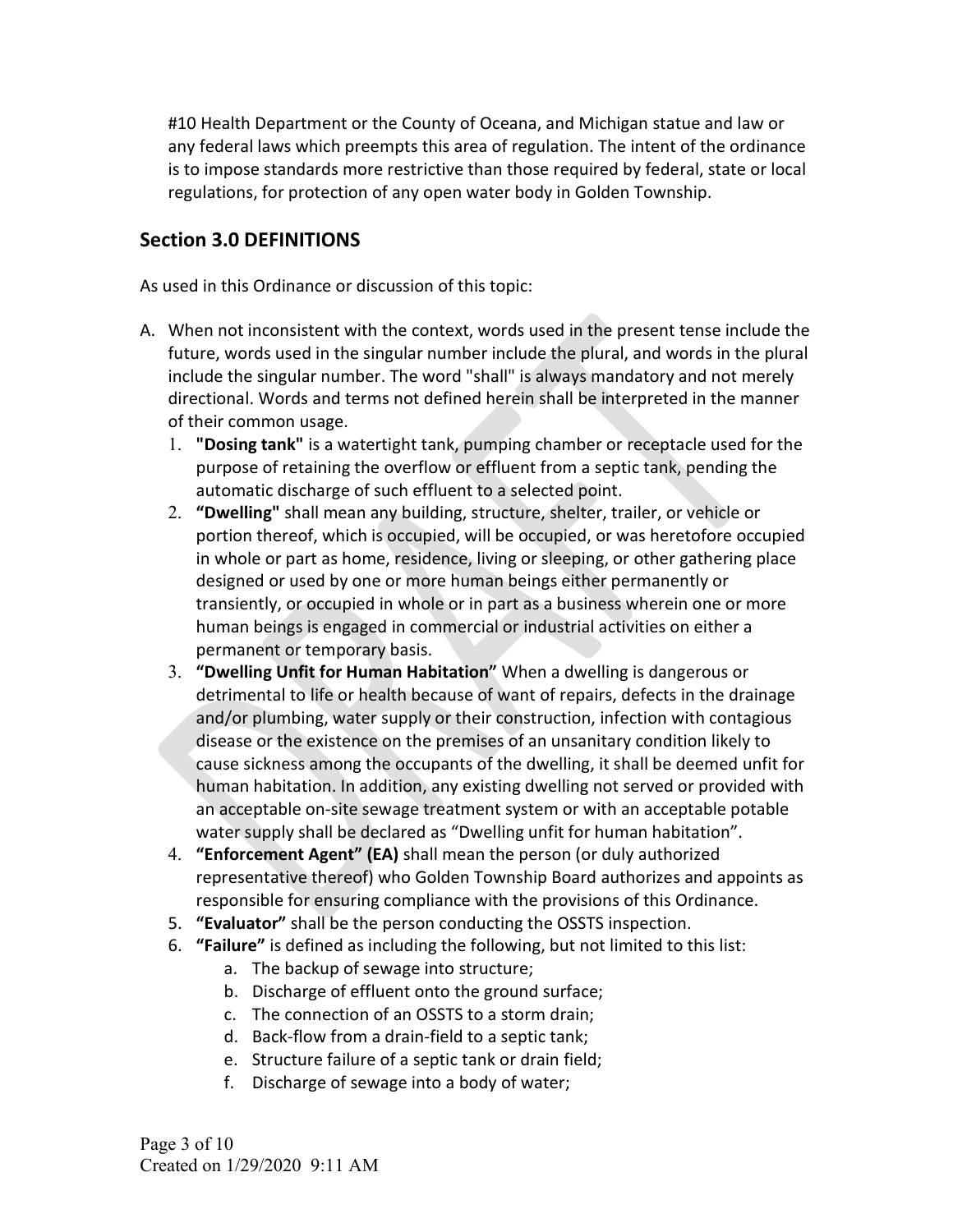- g. The liquid level in a disposal field above the outlet holes in the pipe of such field; outside of natural occurring water level fluctuations and.
- h. Not meeting effluent nutrient level standards as set by this Ordinance.
- 7. "Fish Cleaning Station" effluents must be directed to a vault tank and pumped for disposal.
- 8. "Flush toilet" shall mean a type of closet or plumbing device containing a portion of water that receives human excreta and is so designed as by a means of a flush of water to discharge the contents of the receptacle into a sewage system.
- 9. "Habitable building" shall mean any structure where persons reside, are employed or congregate.
- 10. "Health Department" shall mean the District Health Department #10, Oceana office.
- 11. "Health Officer" shall mean the director or the acting director or his duly authorized representative of District Health Department #10 or their successors or a designee of the Health Officer.
- 12. "On-Site Sewage Treatment Systems" (OSSTS) shall mean a sanitary privy, flush toilet, septic tank, drain, sub-surface disposal absorption system, or other similar toilet device or method used in the collection, storage, enclosure, decomposing and/or disposal of sewage, human excreta or other waste including but not limited to hazardous, toxic, or chemical wastes or other pollutants or contaminants, singularly or in combination with sewage or human excreta. When speaking of other toilets or septic devices it shall mean septic toilet, chemical toilet or closet, holding tanks, or other similar devices used for the collection, storage, disposal of sewage or other wastes as defined in the Code and Regulations. Sink drains, grease traps, washing or machine drains, etc. must be directed to an approved septic system. These drains may be located in, attached to or on the same property as a dwelling required to meet this Septic Ordinance.
- 13. "Owner" shall mean any person who has legal title to any premise, and further, where premises are sold on executor contract or land contract shall include any person who has legal title to any premises or if a title is held by a person by or under a Sheriff's Deed shall be deemed the grantee of the Sheriff's Deed as well as any person remaining in possession of said premises subject to an equity of redemption.
- 14. "Person" shall mean any individual, firm, partnership, party, trust, corporation, company, society, association, or other legal entity.
- 15. "Premises" shall mean any tract of land, or portion thereof, or combination of tracts of land under single or common ownership, operation or control, which contains (a) any type of structure that is, was, or will be inhabited either permanently or transiently, and (b) a septic tank, drains, drain field, underground tank or pipes, or similar appurtenances containing sewage or other contaminants or a combination thereof.
- 16. "Privies" are outhouses, which are not allowed within the "Septic District" unless directed to a vault tank for pumping.

Page 4 of 10 Created on 1/29/2020 9:11 AM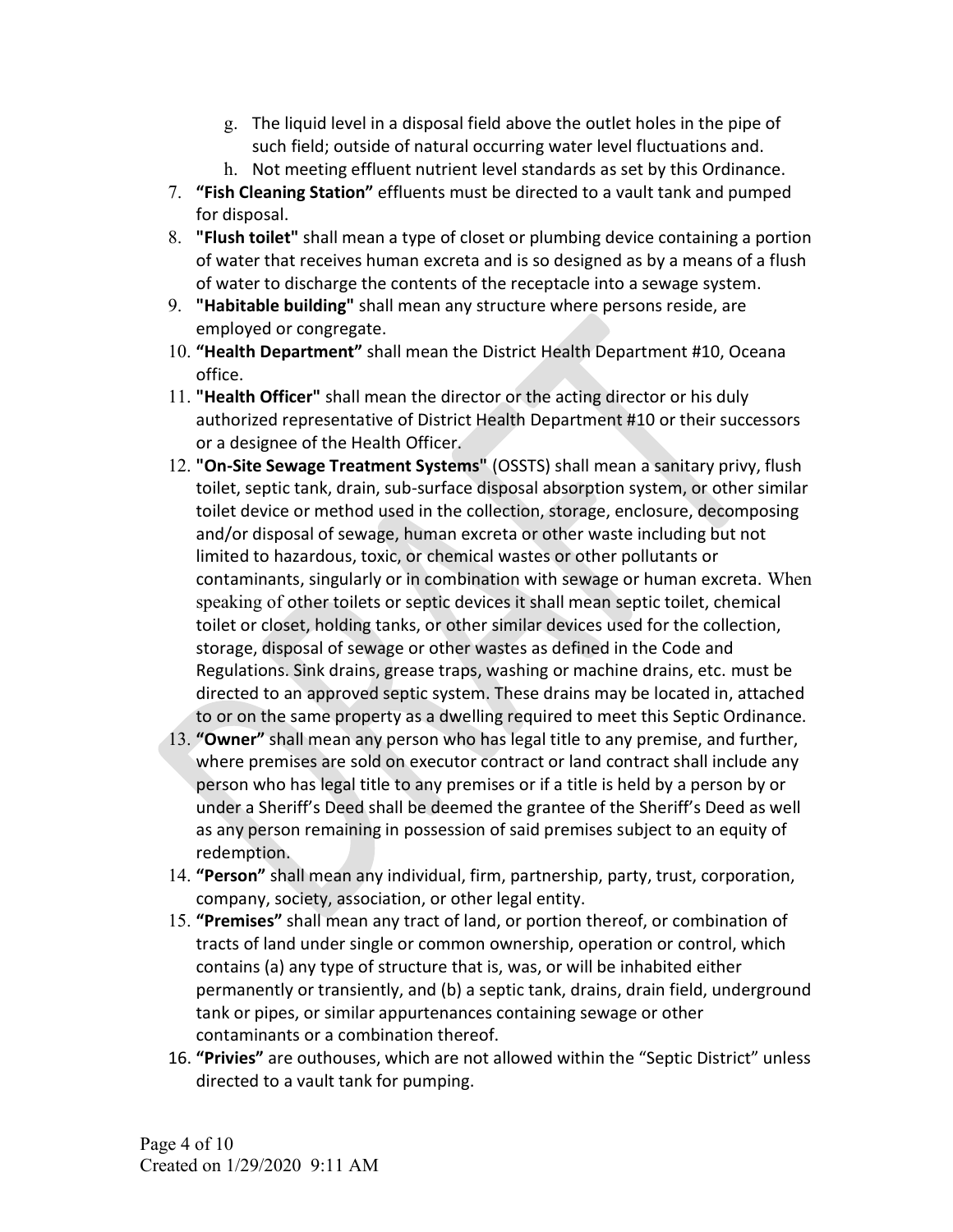- 17. "Septic District" is comprised of the parcels, listed by property number on attachment #1. This also includes any splits after this Ordinance is approved.
- 18. "Septic Tank" shall mean a watertight tank or receptacle of sufficient size and constructed of concrete or other approved non-corrodible material and used for the purpose of receiving sewage and to provide for the separation of substantial portions of the suspended solids in such sewage and for the partial treatment by bacterial action on the solids so separated.
- 19. "Sewer Piping" is a conduit for carrying sewage and is located under ground.
- 20. "Substantial conformance" shall mean there is a minimum likelihood of risk to public health caused by improper construction, location, or operation of an OSSTS, or of a malfunctioning OSSTS. This definition allows the Enforcement Agent discretion for noncompliance areas that were previously installed under different regulations.
- 21. "Drain field" shall mean a system for distributing septic tank effluent beneath the ground surface by means of a line or a series of branch lines of drain tile or other methods of distribution as approved by the Health Officer so as to allow the effluent to be absorbed by the surrounding soil.

# Section 4.0 PROPERTY SUBJECT TO THIS ORDINANCE

- A. The properties subject to this Ordinance are included as Attachment #1 and are updated with each addition or deletion of property.
- B. Golden Township Board may add any property or group of properties to this Ordinance upon the recommendation of the Enforcement Agent but only at their Annual Review meeting where this Ordinance is approved. This meeting must comply with Michigan Open Meetings Act and must pass by a simple majority vote of board members. Notifications must occur per this Ordinance.
- C. The Owner of a property being added to the group of properties subject to this Ordinance may appeal to the EA their inclusion under this Ordinance by a written request to the EA. This written request must state their reason why their property should not be subject to the Ordinance. The EA will make a recommendation to the Golden Township Board for a vote at a normally scheduled meeting.
- D. Owners shall be notified if their property is added to coverage of this ordinance 60 days prior to Golden Township Board meeting to vote on the addition. The property Owner or representative may present cause against the addition at the annual review meeting. The Golden Township Board decision is final.
- E. The vote of the Golden Township Board is final.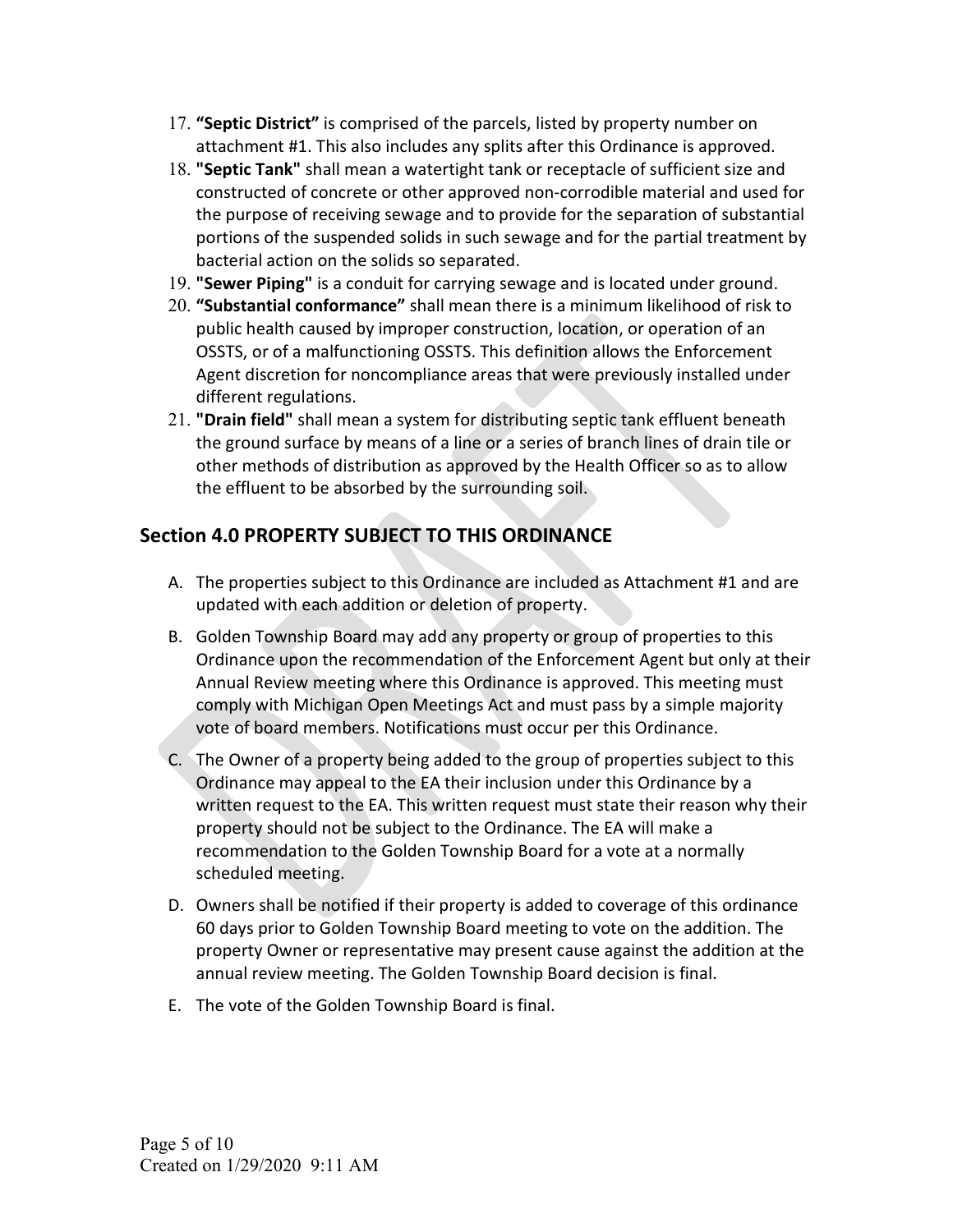### Section 5.0 ADVISING OWNERS OF ORDINANCE

Any corporation, financial institution, title company, real estate agent, or other authorized agent in a land sale, conveyance, or transfer, (including land contracts and inheritance), shall advise property owners and purchasers of the this Ordinance.

#### Section 6.0 OSSTS OPERATING PERMIT

An OSSTS evaluation must be completed to confirm substantial conformance at an interval of every five-years to obtain an OSSTS Operating Permit for occupation of a property. The EA is responsible to issue OSSTS Permits, including a serialized number on said permit. In event of sale or transfer of a property, the permit including expiration date remains in effect for said property. Sample in Attachment #2.

## Section 7.0 REQUIREMENTS

- A. The evaluation shall consist of a determination that the OSSTS is in substantial conformance with the standards of District #10 Health Code and the additional standards implemented in this Ordinance. HD#10 approves installation of all systems. Below, items 1 through 9 are as set-forth within HD#10 Adopted Sanitary Code. In making this determination, the following criteria shall be considered but not necessarily limited to:
	- 1. The presence of a septic tank and field in a condition acceptable to normal standards;
	- 2. The age of the system; gives the inspector the basis of the technology use upon installation;
	- 3. The size of the system in relation to the number of bedrooms (assuming two people per bedroom) and demands upon it (such as washing machines, garbage disposal, etc);
	- 4. Vertical isolation distance between high ground-water table and the point of sewage discharge; exceptions may be granted based on outside of natural occurring water level fluctuations
	- 5. Isolation distance from surface waters or wetland;
	- 6. Isolation distance from between water well and sewage system;
	- 7. The on-site conditions of the property, including but not limited to soil types, ground water elevation, flow and direction;
	- 8. Lot size and usable area for on-site sewage disposal;
	- 9. Potential area for replacement or reserve system;
	- 10. In addition to the above 9 items, the OSSTS shall meet the following effluent criteria;
		- a. Biological Oxygen Demand (BOD) less than or equal to 30 mg/L
		- b. Total Suspended Solids (TSS) less than or equal to 30 mg/L

Page 6 of 10 Created on 1/29/2020 9:11 AM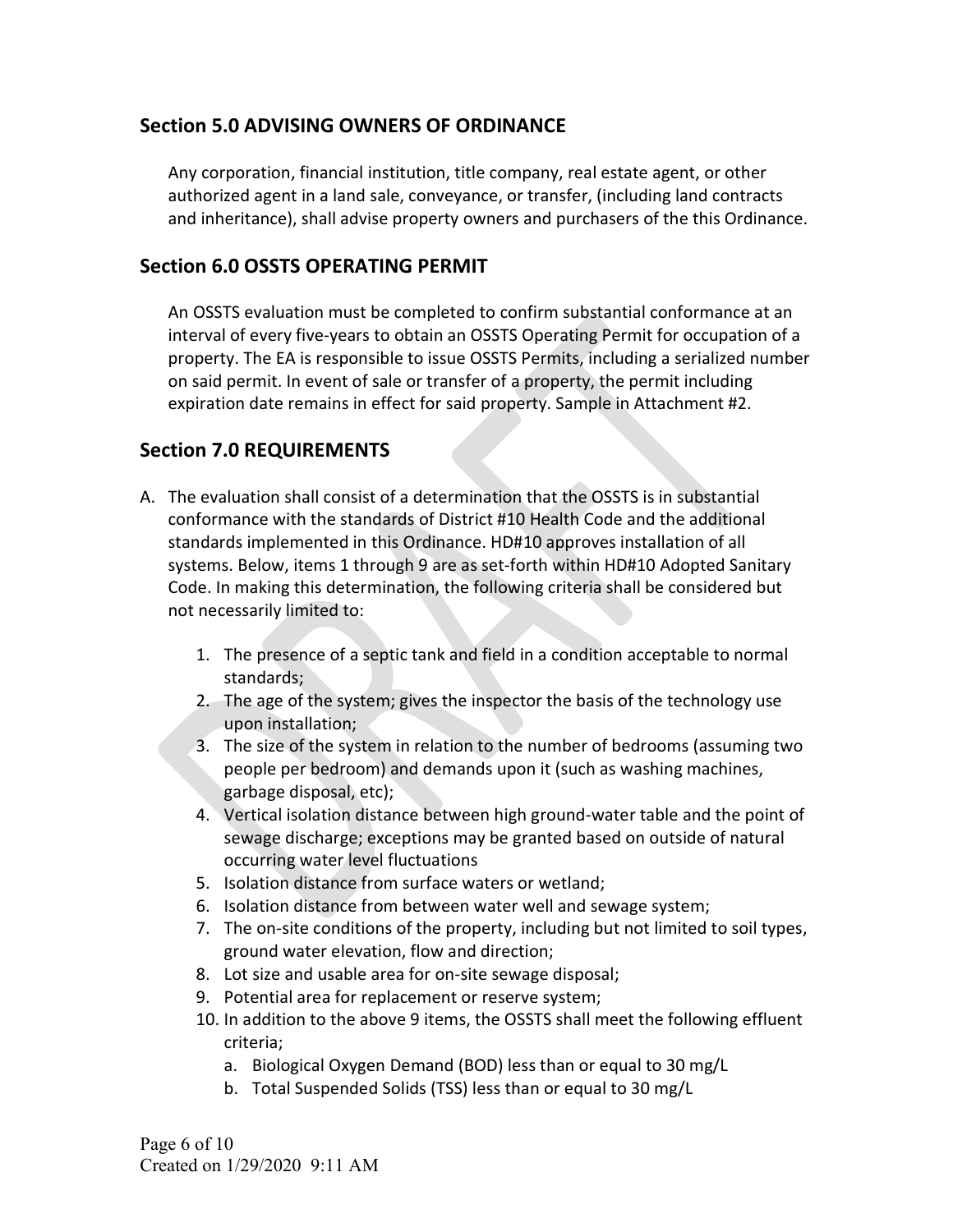- c. Total Inorganic Nitrogen (TIN) less than or equal to 10 mg/L
- d. Effluent Sample Point shall be as close to the septic tank discharge as possible and before the drain field.
- e. For discharges within 500 feet of a water body, total phosphorous less than or equal to 2 mg/L
- f. Perform a drain field inspection and use standard criteria for determining viability
- 11. The owner of an OSSTS that uses an Advanced Treatment Unit/System (ATS), applying for a permit shall supply a copy of a contract for annual maintenance of an ATS for the five-year period of the permit.
- 12. Copies of the report are supplied to the property owner or designee and the Golden Township OSSTS Enforcement Agent for permitting purposes.
- B. Evaluation Reports must be in written form, and include, at a minimum, the following:
	- 1. The address of the site;
	- 2. The parcel identification number;
	- 3. The name of the property owner of record;
	- 4. The location of the OSSTS to be inspected (by drawing or GIS);
	- 5. A description of the current operational or functional status of the OSSTS, including whether the OSSTS is failing or if such failure is imminent;
	- 6. Identification of any necessary repairs or replacement of all or portions of the OSSTS. Indicate if ATS is required. Addition of ion exchangers, dosing tanks, etc.;
	- 7. Other relevant or unusual observations related to the OSSTS;
	- 8. Recommendations to extend the life of the OSSTS and to prevent the premature failure of the OSSTS in the future;
	- 9. Educational material regarding OSSTS maintenance that has been approved by the township board.
	- 10. Results of the effluent sampling and indication of limits exceeding those expressed herein and recommended actions for correction.
- C. The following are exempt from OSSTS inspection and maintenance standards herein.
	- 1. A new home that has not been previously occupied or lived from the date of this Ordinance, provided a septic compliance permit has been issued for the septic system, has grace period of 5 years from the issuance of the septic compliance permit.
	- 2. An OSSTS that has passed an inspection from the Evaluator and/or Enforcement Agent and is remains within the five-year certificate length.
	- 3. In the event an Owner has knowledge that the OSSTS located on their property will not pass inspection by the Health Department, and accordingly has obtained a validly issued permit for the replacement or addition or repair thereof and completes the installation thereof as determined on a case-bycase basis of the due date for inspection.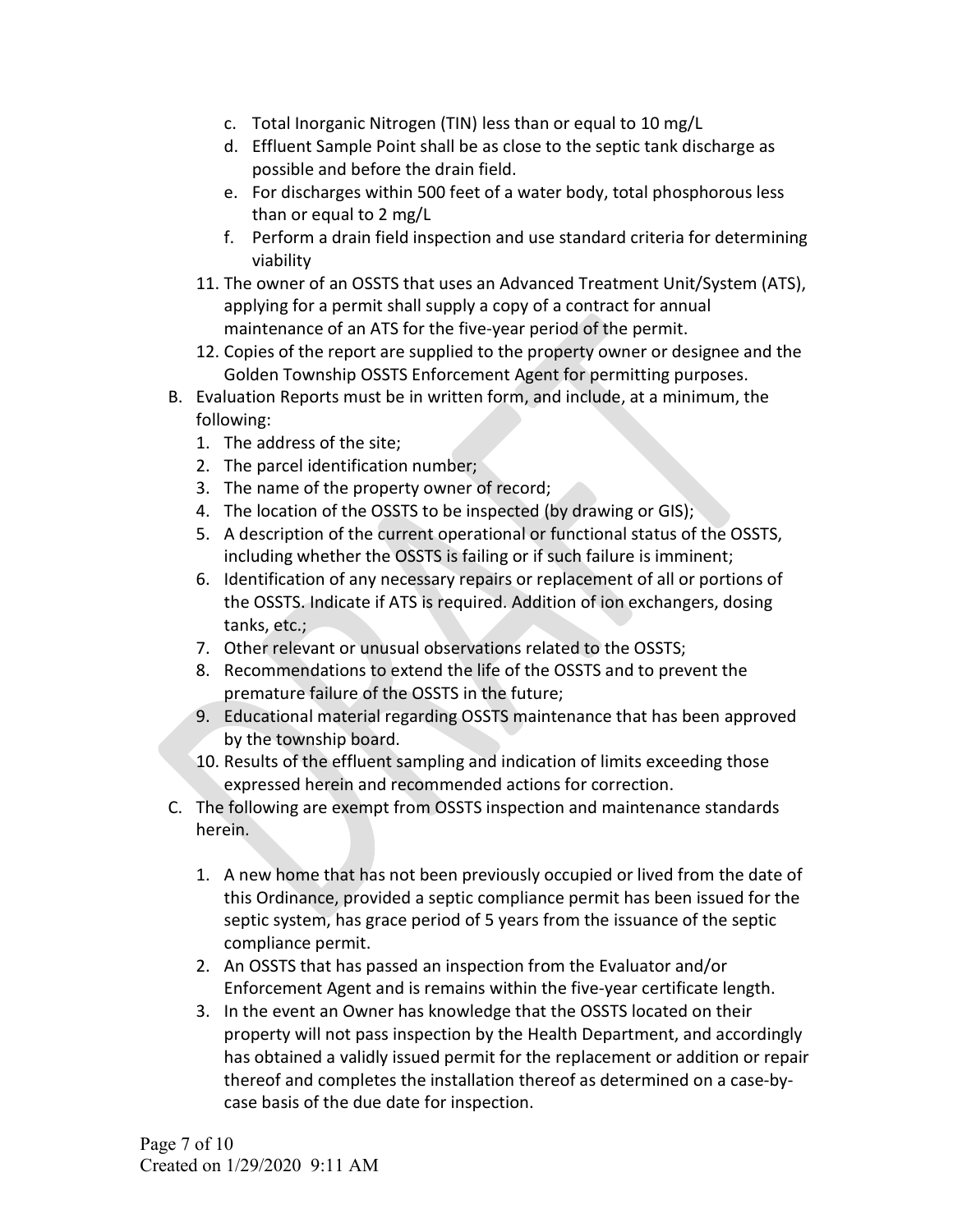4. If, at any time, the Enforcement Agent believes that a person is violating this Ordinance, the Enforcement Agent shall make a good faith attempt to enter into a voluntary agreement with the property owner to resolve the violation (ex: time extension past the current permit). If a voluntary agreement cannot be reached, the Enforcement Agent may issue a violation notice to the owner, accompanied by a statement of the facts upon which the notice is based.

## Section 8.0 OSSTS ENFORCEMENT AGENT (EA) and EVALUATORS

- A. The Golden Township Enforcement Agent (EA) administering this Ordinance must be registered with the State of Michigan as a sanitarian (SAN) before undertaking any evaluations or holding the position of Enforcement Agent. Evidence of registration must be provided to the Township Clerk. The Golden Township Board may authorize a time delay for an EA pursuing the Sanitation designation by the State of Michigan and allowing no more than 36 months for completion of this registration from the date of hire. The EA may also perform the duties of an Evaluator (must also meet Evaluator training requirements).
- B. Individuals may be placed on the list of registered Evaluators (held by the Township Clerk) upon the completion of HD#10 training in the area of OSSTS Inspection.
- C. Removal of an Evaluator. The Township Board may remove an Evaluator from the list maintained by Golden Township for any of the following reasons:
	- 1. The Evaluator fails to comply with this Ordinance.
	- 2. The Township Board determines that the Evaluator (a) is unable to perform evaluations of OSSTS under this Ordinance, or (b) was negligent in the discharge of his/her duties or responsibilities in this regard.
	- 3. The Evaluator submits false or misleading information on an application for registration, or an evaluation report.
	- 4. The Evaluator submits a report under this Ordinance that lacks information deemed relevant, and the evaluator thereafter fails to submit the omitted information with five business days from the date the Enforcement Agent requests that he/she provides such information.
	- 5. The Evaluator does not maintain the required certification as required by this Ordinance.
- D. Procedure to Remove an Enforcement Agent or Evaluator from the Registered List:

Before the Township Board removes an Enforcement Agent/Evaluator from the registered list under this Ordinance, the Township Board shall give written notice, either personally or by first class mail, to that Enforcement Agent/Evaluator. An Enforcement Agent/Evaluator is considered notified if the notice is sent to the evaluators last known address. Upon a written request by the evaluator within 14 days from the date of the written notice, the Enforcement Agent/Evaluator must be given the opportunity at an informal meeting with the Township Board to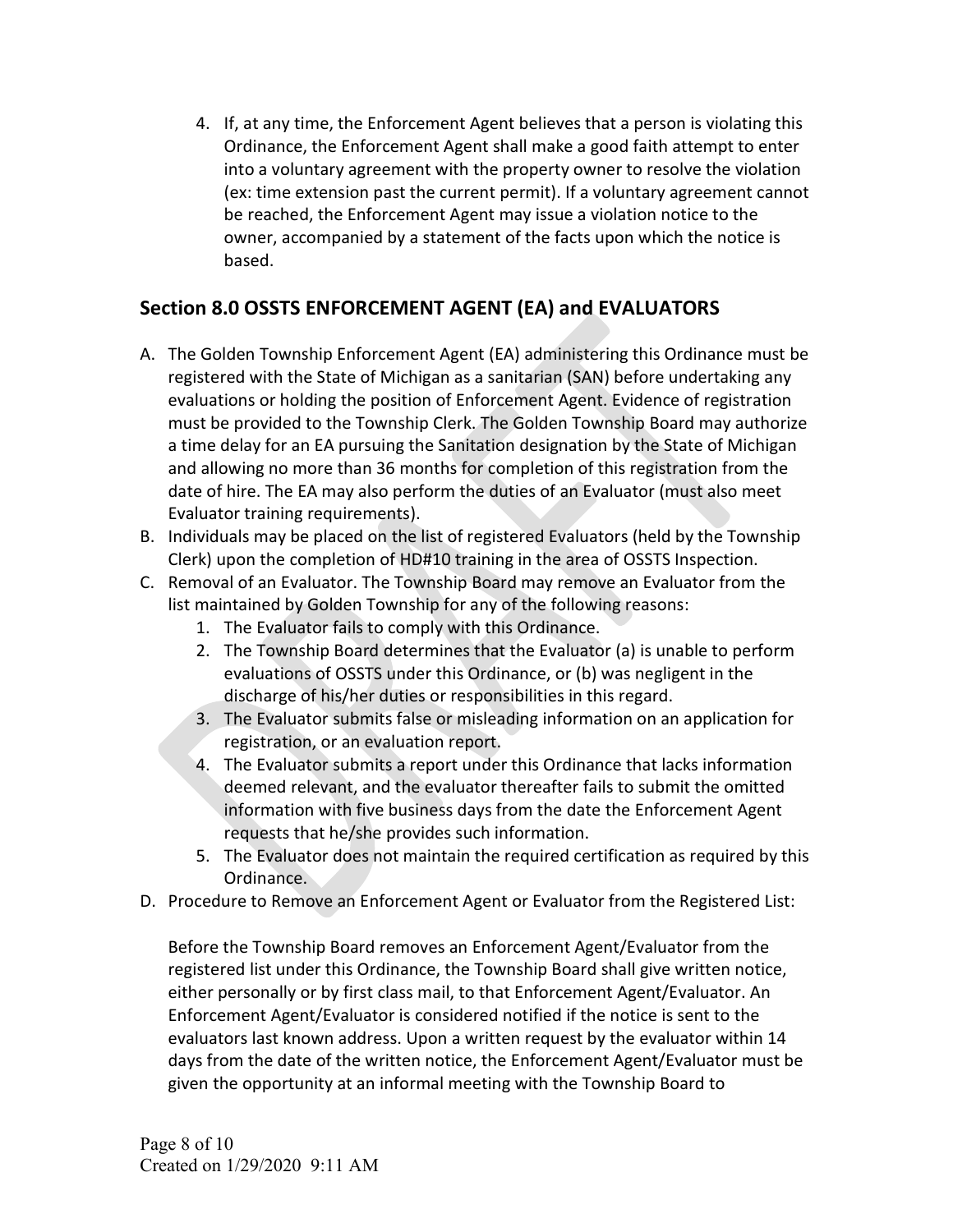demonstrate why he/she should not be removed from the position as Enforcement Agent/Evaluator list without further proceedings.

### Section 9.0 ENFORCEMENT

- A. If, at any time, the Enforcement Agent (EA) believes that a person is violating this Ordinance, the EA shall make a good faith attempt to enter into a voluntary agreement with the property owner including a reasonable time line for resolution as determined by the EA. If a voluntary agreement cannot be reached, the EA may issue a violation notice to the owner, accompanied by a statement of the facts upon which the notice is based requiring corrective action soonest. Failure to comply and remedy the violations could result in the EA issuing a violation notice every thirty days and enacting Section 9.0.D each month.
- B. The EA may, after presenting proper documents as may be required by law and upon stating the authority and purpose for the investigation, enter and inspect property (not the dwelling) containing an OSSTS at reasonable times in order to determine compliance or noncompliance with the Ordinance, this may include:
	- 1. Inspection at reasonable times of any OSSTS and related systems on the property.
	- 2. Collection of evidence, samplings and information for the purpose of determining compliance with this Ordinance.
- C. Violation of this Ordinance. Upon determining that there exists a violation of this Ordinance the Enforcement Agent may:
	- 1. Reach a Voluntary agreement with the Owner
	- 2. Issue a Notice of Violation to be repeated (up to every 30 days) until a remedy is agreed upon (with incremental fines). This notice includes a plan of improvement and a time limit to remedy the violation within the discretion of the EA.
	- 3. Issue a Cease and Desist Order; suspend any permit, certificate or other approval issued pursuant to this Ordinance to the owner or other party violating the Ordinance; or
	- 4. Request that the Golden Township Board authorize the commencement of legal action to enjoin the violation and to recover any and all costs related to the correcting, removing or abating the violation, including requesting HD#10 to declare the property "Dwelling Unfit for Human Habitation".
- D. Penalties. Property owners in violation of this Ordinance are guilty of a Municipal Civil Infraction punishable by a fine of not more than \$1000.00. All such persons, regardless of their interest in property (for instance, owner or occupant) may be a separate offense.
- E. Assessment against the Property. If an owner does not have his or her premises evaluated as specified by this Ordinance, the Enforcement Agent may cause an inspection and evaluation report to be completed, and may charge all costs and fees incurred as a result to the owner of the premises. If the owner refuses on demand to pay any expenses incurred by the Enforcement Agent for which the owner is

Page 9 of 10 Created on 1/29/2020 9:11 AM